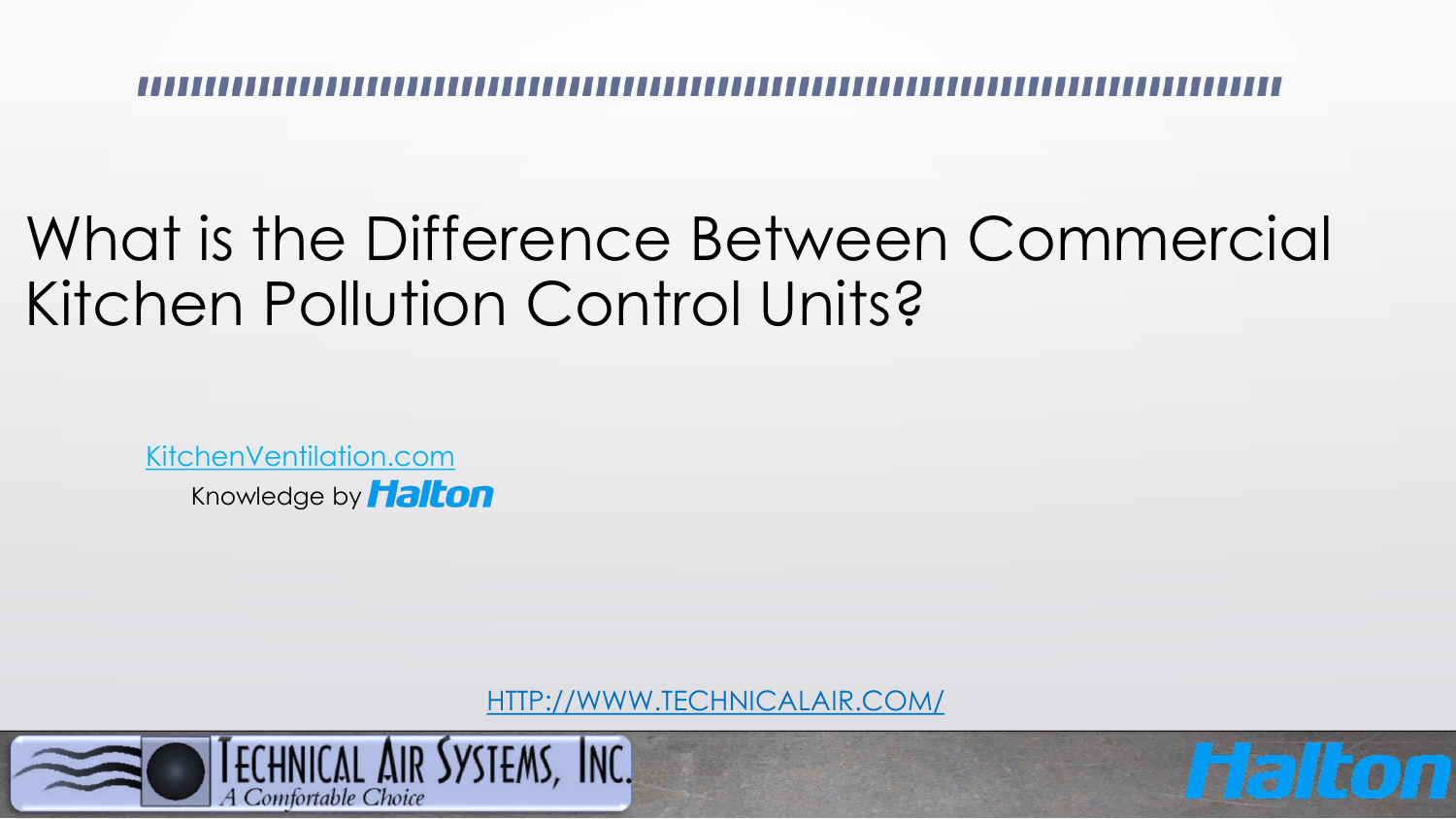# Background

- Commercial Kitchen Pollution Control Units: Systems that remove a high percentage of grease, vapor, and odors from the cooking process through a means of filtration.
- 2 major categories:
	- Media filter type
	- Electrostatic precipitators (ESP).
- Systems includes odor abatement technology
	- Commonly odor-neutralizing spray or activated carbon bed
- In addition, the system includes an exhaust fan to pull the grease-laden vapors through the filtration and odor abatement components



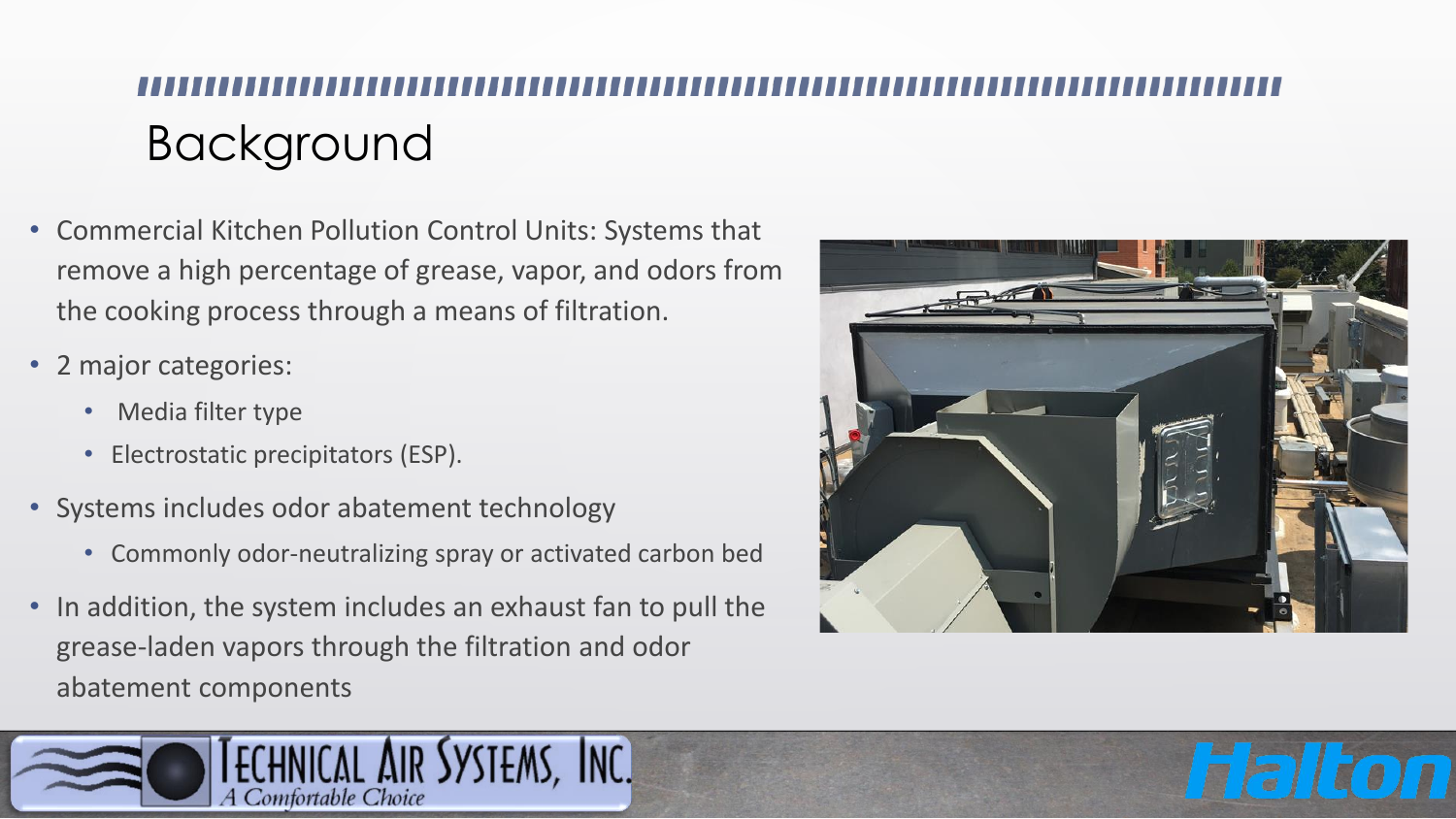### What is in the exhaust stream of a commercial cooking operation?



- Grease particulate of varying sizes
	- Ranging from vapor to large micron particulate,
	- Water vapor and volatile organic compounds [\(VOC](https://en.wikipedia.org/wiki/Volatile_organic_compound)'s).
- Particulate distribution is process-dependent.
	- Example : Cooking 1000 lbs. of burgers on
		- Charbroiler
			- 55 lbs. of total emissions (on average).
			- Of that, about 62% is particulate and the balance vapor and VOC's.
		- Griddle
			- 17 lbs. of total emissions (on average).
			- Of that, about 65% would be particulate and the balance vapor and VOC's.
- The ability of a PCU to remove emissions is a function of the efficiency of the filtration.

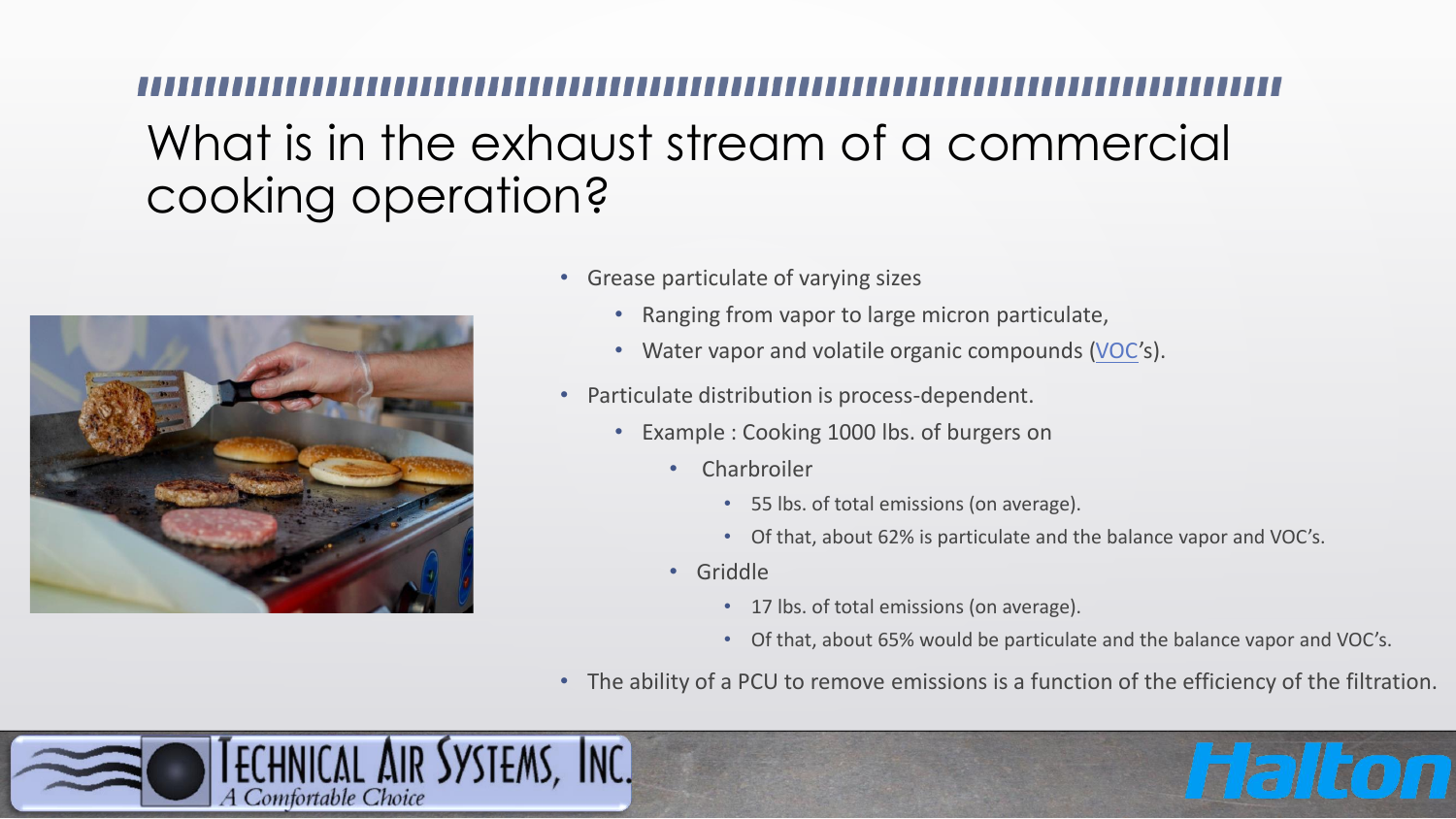## Media Filter Units for Pollution Control Units

- Multiple filters in combination
- Typically 2 or 3 stages
	- Pre-filter to a bag filter, combined pre and bag filter, final stage filter.
	- Filters increase efficiency by stage.
- First stage: Applied to take out the larger grease particles
- Second stage: Removes slightly smaller grease particles
- Final stage: removes the smallest particles down to a fractional micron level.





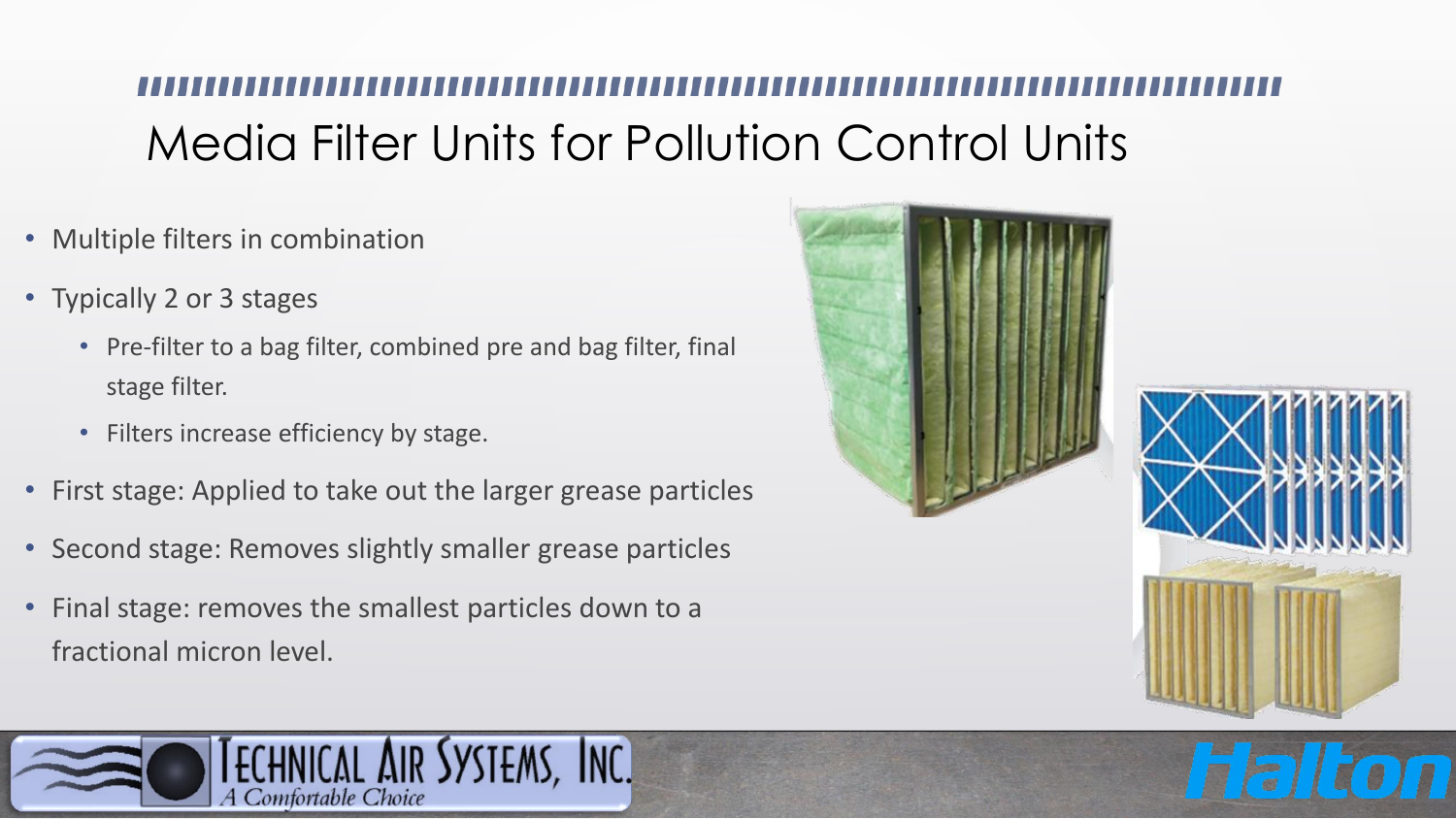## Media Filter Units for Pollution Control Units

TEMS, INC.



Comfortable Choice

- Most systems have filter life monitoring
- Filter's load/pressure drop across the filter are measured to determine when the filter needs to be changed.
- Advanced filtering systems have variable frequency drives
	- Adjust fan speed as pressure loss increases
	- Helps maintain design exhaust airflow.
- Replacement filters used in scrubbers must be compatible with the application.
- First cost on filter type units is less than that of an ESP type
- Calculators are available from manufacturers to assess first and maintenance cost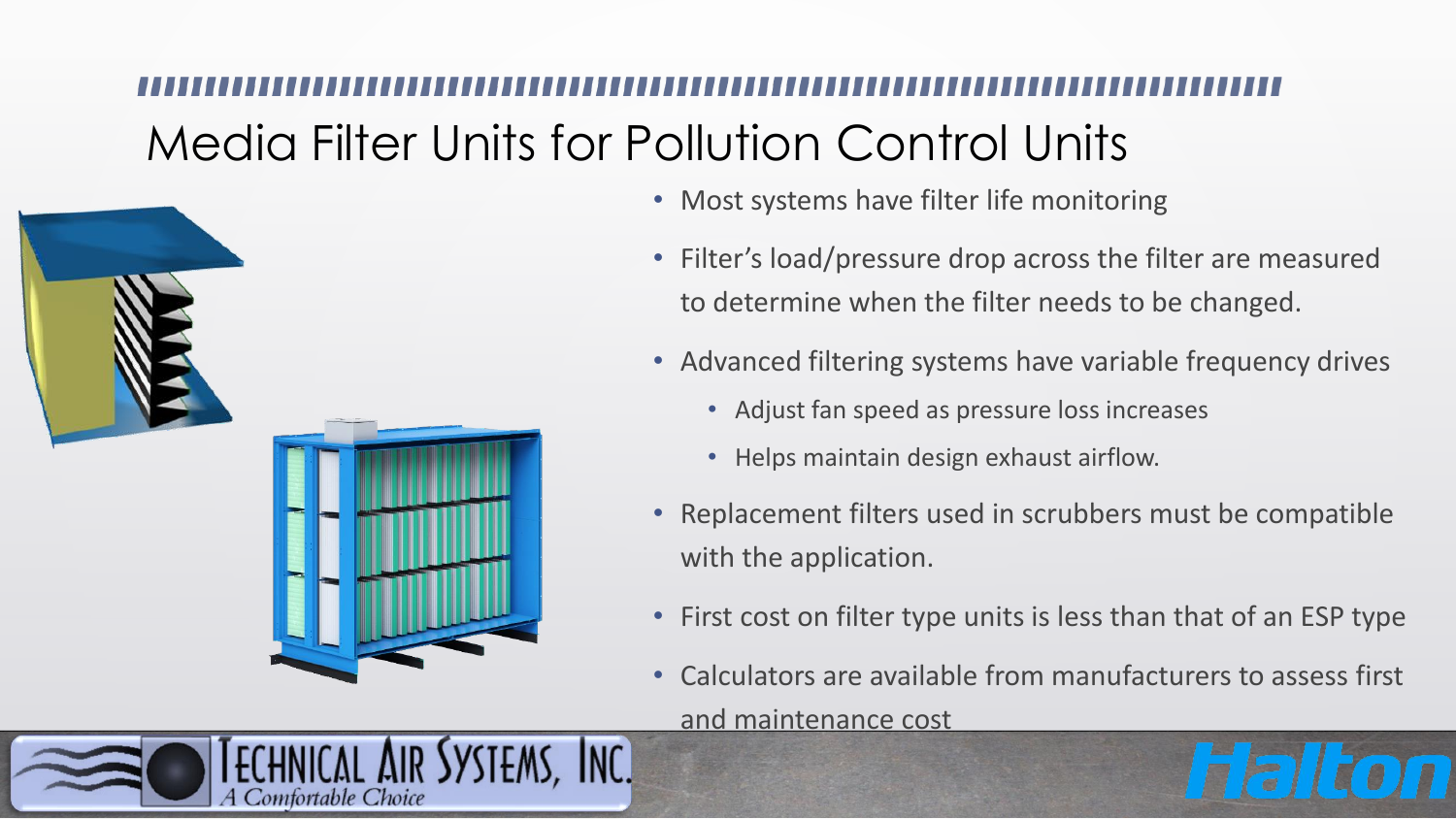### ESP, Electrostatic Precipitators for Pollution Control Units

- Utilizes ionizing-collector cell
- Series of parallel plates in a frame about the size of a small trunk.
- Multiples of cells based on the total exhaust volume required.
- Ionizing electrode creates a positive charge.
- Secondary plates with additional positive charge w/ grounded plates between them.
- Positively charged grease is repelled to and collected on ground plates, removing grease from air stream.
- Efficiency of an ESP is related to
	- Surface area of the cells (more cell area, more grease collection)
	- Voltage gradient
	- Method of ionization.





**ELECTRONIC AIR CLEANING**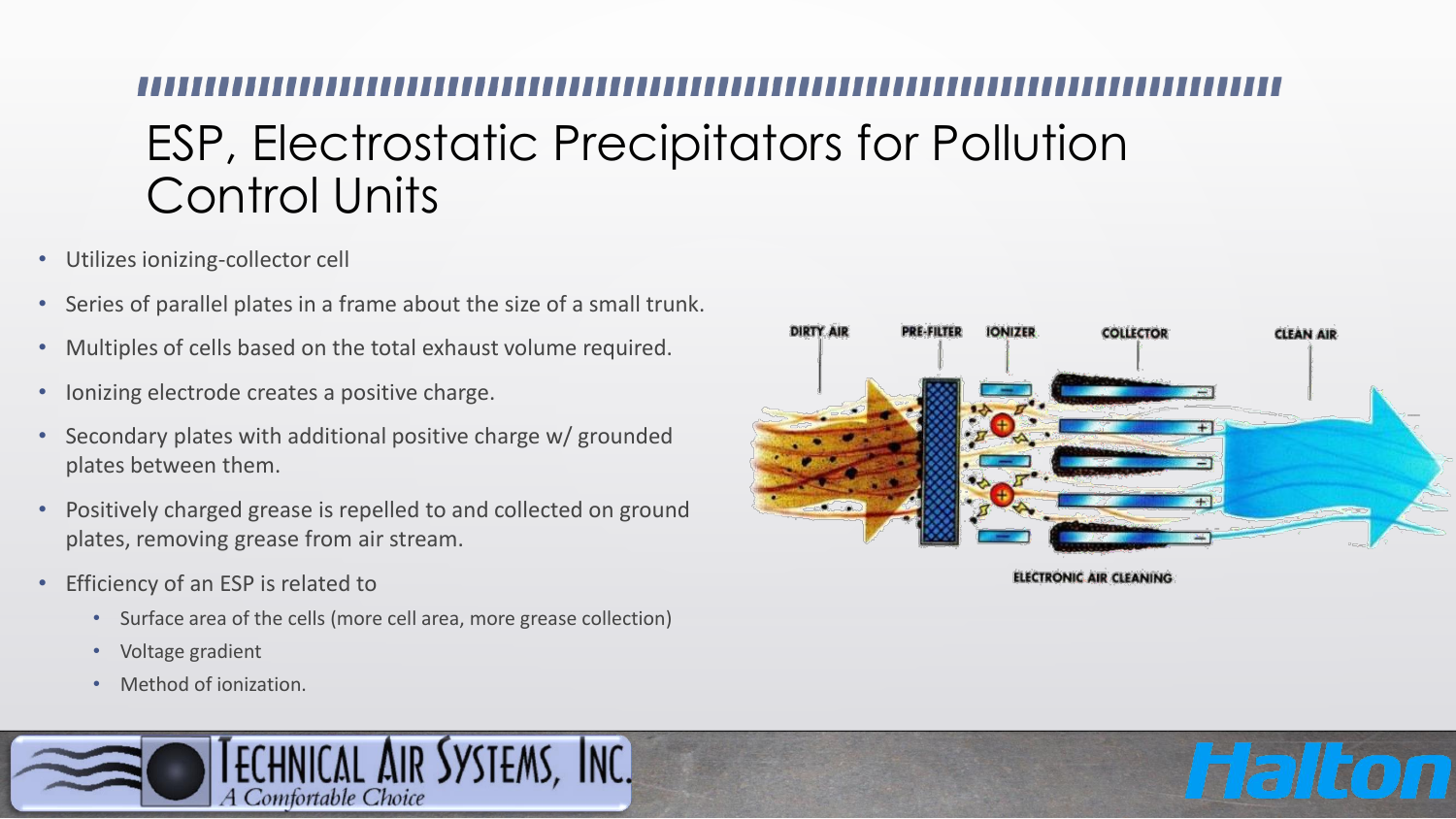#### ESP, Electrostatic Precipitators for Pollution Control Units





- Advanced systems have wash spray mechanism
	- Programmed to clean the collecting cells nightly.
	- Requires drain to grease trap and hot water connection.
	- Without wash system, manual cleaning of the cells is required
- High-volume operation should opt for wash system.
- Cells are taken out of the unit for periodic deep cleaning and inspection.
- Some systems use a wire as ionizing medium and are subject to breakage.
- ESP can come with coarse filters before and after the collecting cell
	- Prevents larger particulate from fouling the cell
	- Suppresses water mist from being pulled downstream after a wash

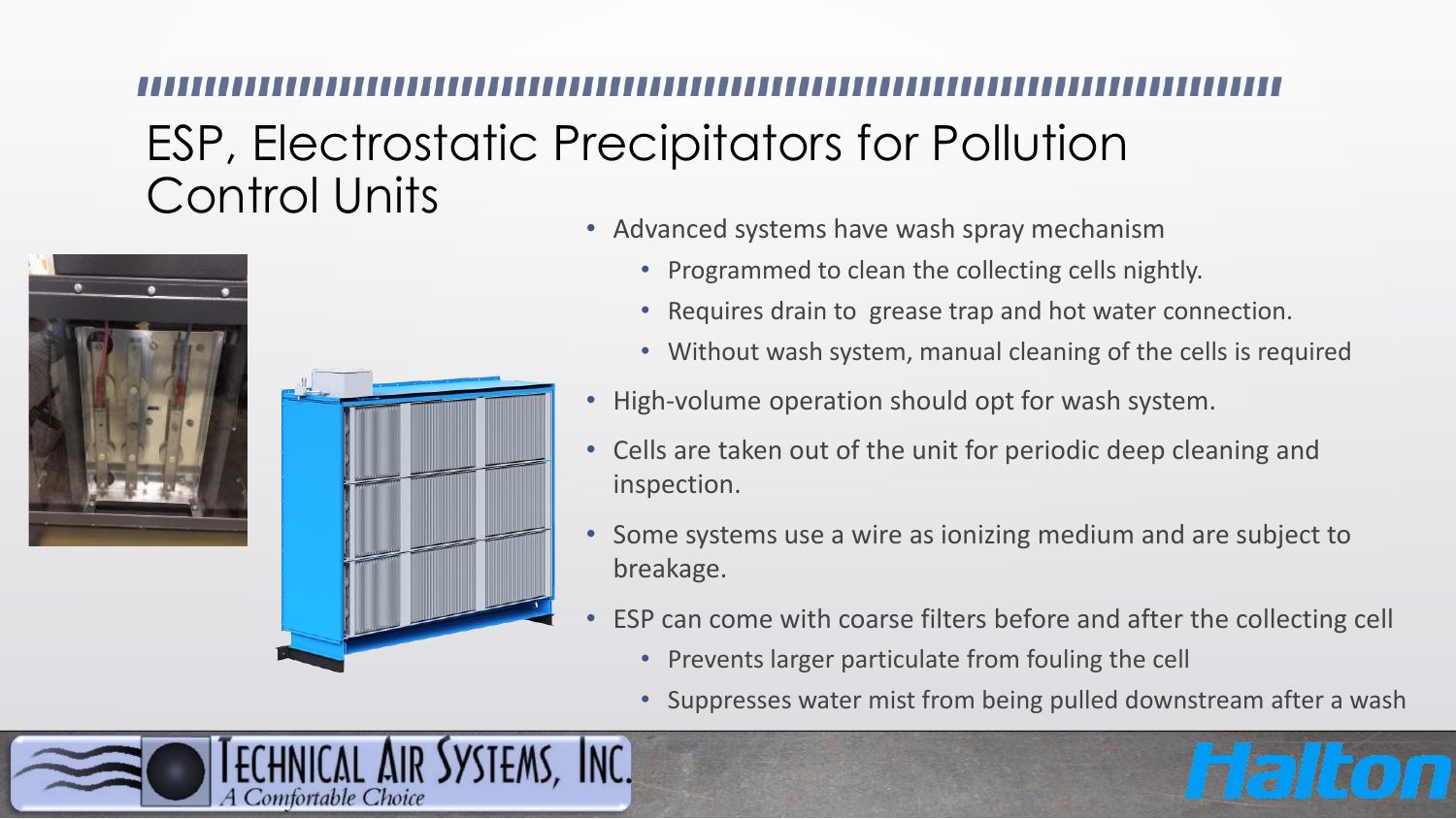### Odor Abatement for Commercial Kitchen Pollution Control Units

- 2 main odor abatement technologies:
	- Odor-neutralizing spray.
		- Injected into the clean air stream on a timing schedule.
		- Frequency of spray based on the volume of cooking.
		- Spray is consumable and must be replaced as it is depleted.
	- Activated carbon beds.
		- Air off the collecting cells passes through carbon bed.
		- Gases adsorbed by the carbon, reducing odor.
		- Most effective carbon tested is coconut shell.
		- Once carbon is depleted, must be replaced with fresh carbon.
- No method is 100% effective
- Use of these systems significantly reduces smoke and odors.